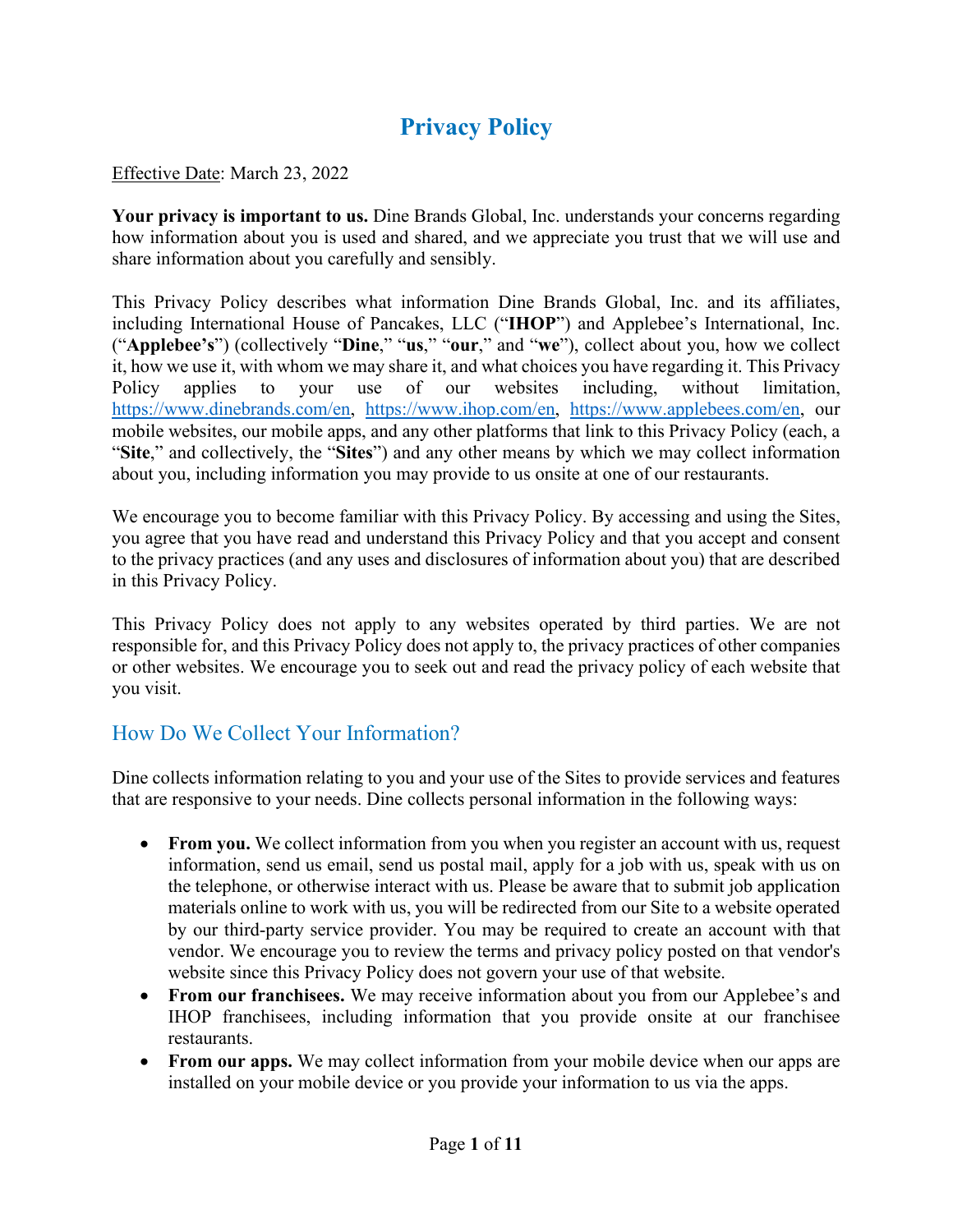- **From other third-party sources**. We may receive information about you from our thirdparty service providers who help us to provide services to you, including our Sites and social media providers.
- **Automatically as you navigate the websites and apps**. Information collected automatically may include usage details, email address, IP addresses, and information collected through cookies and other tracking technologies.

# What Information Do We Collect?

#### Information You Provide to Us

We may collect the following information about you including, but not limited to:

- First and last name
- Postal address and/or zip code
- Email address
- Phone number
- Date of birth
- Gender
- Military or veteran status
- External social network credentials
- Credit card or other payment information
- Mobile app and/or website log-in credentials
- Location data
- Demographic information
- Dining preferences
- Who you typically dine with (e.g., family and friends)
- When you normally visit our restaurant locations (e.g., breakfast, lunch, and dinner)
- How often you visit our restaurant locations
- Feedback and/or guest relations data

#### Information We and Our Third-Party Service Providers Collect

When you use our Sites, we and our third-party service providers automatically collect information about how you access and use the Sites and information about the device you use to access the Sites. We typically collect this information through a variety of tools including cookies, web beacons, pixels, social media widgets, other tools to enable data recording and indexing, and similar technology (collectively, "**tracking technologies**"). We and our third-party partners may automatically collect information such as:

- IP or MAC address
- Device type
- Unique device identifier (UDID)/other device identifier (IMEI)
- Browser type
- Operating system or platform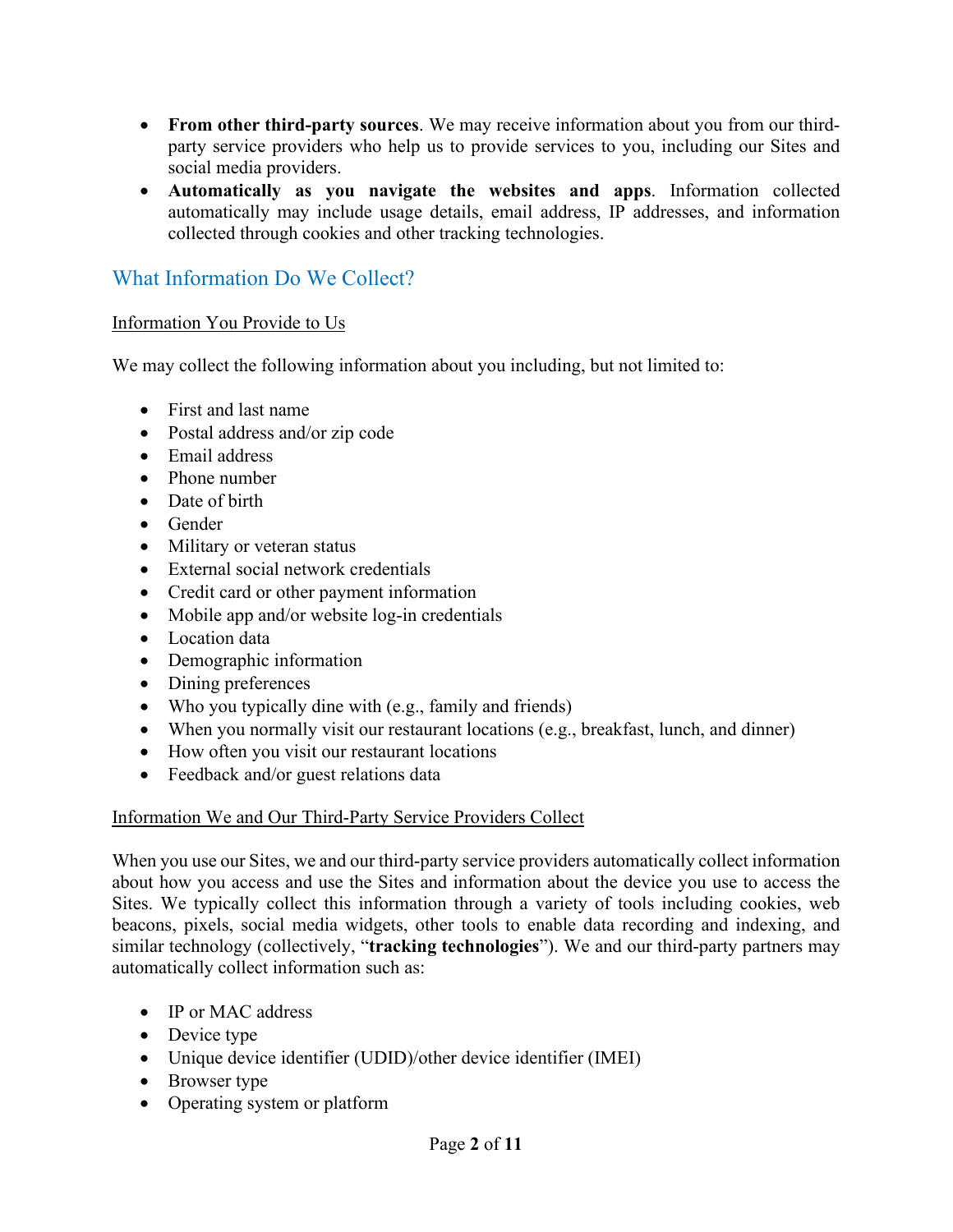- Name of Internet Service Provider (ISP)
- Referring website
- Exiting website
- Clickstream data
- Search terms entered on the websites(s)
- Pages visited on the website(s)
- Time, date, and duration of visit to the website(s)
- Whether you open emails from us
- Links you click on in our emails and on our Sites including ads
- Whether you access our Sites from multiple devices
- Other interactions you may have on our Sites
- Location/geo-location (e.g., latitude/longitude, Wi-Fi/cell tower location, etc.)

# How Do We Use Your Personal Information?

We process personal information to provide services to you and additional services you request, as well as to respond to communications from you. The precise purposes for which your personal information is processed will be determined by the request and by applicable laws, regulatory guidance, and professional standards.

We use information we collect from you and information that we collect automatically to manage and improve our Sites and our business. We take steps to ensure that your rights are safeguarded. For example, we use information to:

- **To provide services to you.**
- **To provide our Sites and their functionalities to you.**
- **To provide you with location-specific services.** If you elect to share your location information with us, we may use that information to tailor options, functionalities, or offers related to your location.
- **To market our own services to you.** If you join our rewards programs and other special marketing campaigns, we may use your personal information including demographic information, birthday, personal preferences, purchase history, franchise locations you visit, and information about you from third-party sources—including your location information and online browsing across time and third-party sites—to send you real time, geographically relevant, and personalized offers, services, and promotions for our brands, affiliates, or third-party partners.
- **To conduct data analytics to support our Sites and business.**
- **Manage our business needs, such as monitoring, analyzing, and improving the services and the Sites' performance and functionality.** For example, we analyze website user behavior and conduct research and analysis about the way you and other users use our Sites.
- **Manage risk and protect the Sites.** We use data to better protect our services, our Sites, and you by helping to detect and prevent fraud and abuse of the Sites and our services.
- **Tailor our offerings to your apparent interests**.
- **To operate and improve our business.**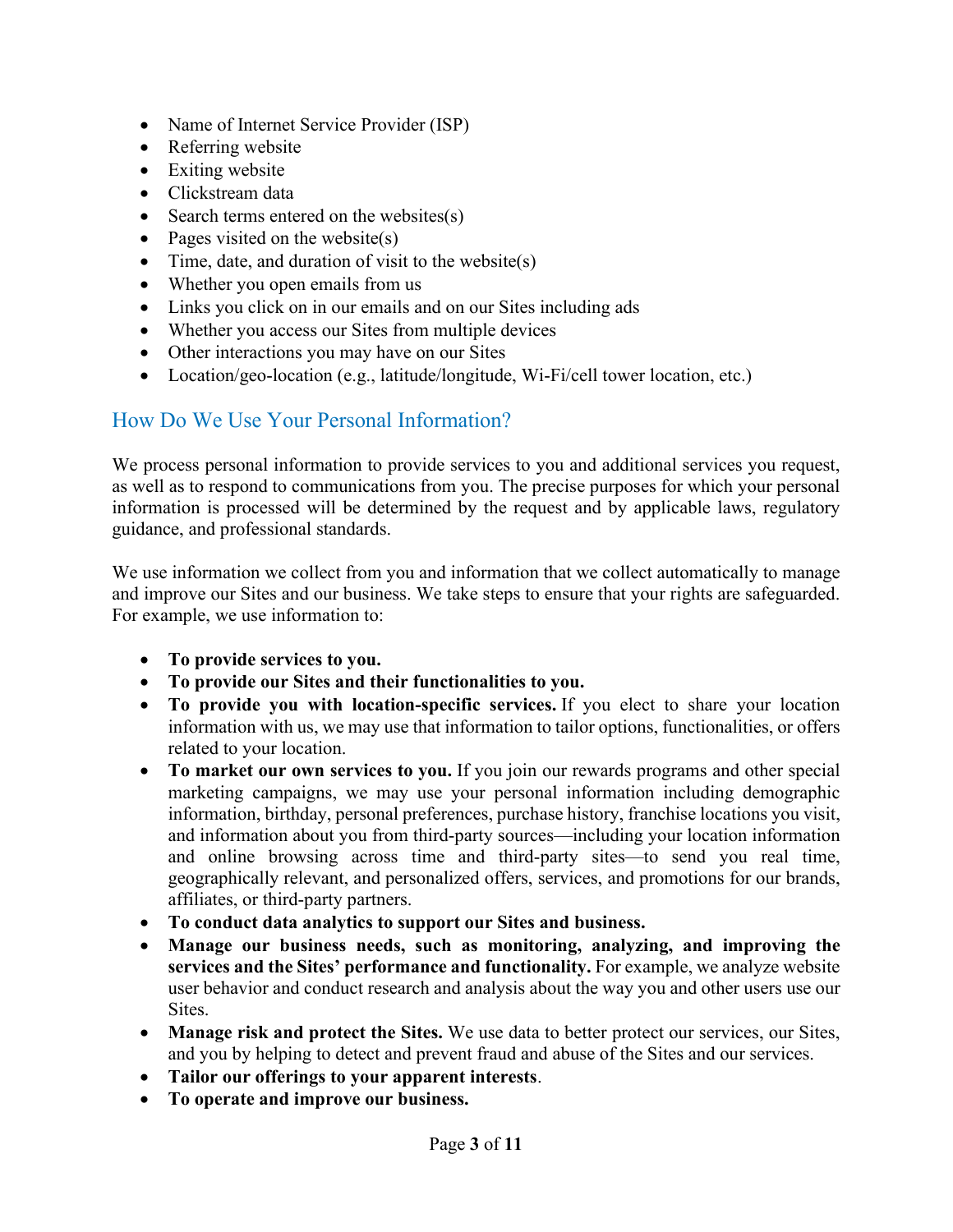- **To maintain our records.**
- **Conduct internal monitoring and training.**
- **Develop new services and products.**
- **Conduct processing necessary to fulfill other contractual obligations for you.**
- **To comply with our legal and regulatory obligations.** We will use your information as necessary to enforce the terms of our Sites and services to comply with all applicable laws and regulations.
- **For other purposes for which you provide your consent.** For other purposes which are disclosed to you at the time your information is collected or for purposes which can be inferred from or are obvious given the circumstances of collection.

Sometimes we may de-identify information by removing identifiers that can be used to associate the information with you. De-identified information helps us develop reports and analyses about how our customers use our Sites and for other purposes such as research regarding behavioral inferences. To further protect your privacy, de-identified information does not include contact information or any other information that would identify any specific individual or household.

# Do We Disclose Any Information to Outside Parties?

We do not sell, trade, or transfer your personal information to third parties, except in the circumstances described below.

- **The public and other companies.** We may share de-identified information and reports and analyses based on de-identified information publicly and with other companies.
- **Our affiliates.** We may share your personal information with our affiliates and between all Dine brands (including Applebee's and IHOP) to serve you, including for the activities listed above.
- **Our franchisees.** We may share your personal information with Applebee's and IHOP's franchisees.
- **Third-party service providers.** We may disclose your personal information to our vendors and other third-party service providers, such as credit card processors and website hosts, that help us provide services, support features on our site or in franchise restaurants, or otherwise market our brands. We may also disclose aggregated, de-identified information, and analyses and reports derived from such information, to service providers, advertisers, merchants, consumer and market research companies, and other organizations. These service providers are responsible for their own compliance with data protection laws.
- **Legal requirements and business transfers.** We may disclose personal information: (i) if we are required to do so by law, legal process, statute, rule, regulation, or professional standard, or to respond to a subpoena, search warrant, or other government official requests; (ii) when we believe disclosure is necessary or appropriate to prevent physical harm or financial loss; (iii) in connection with an investigation of a complaint, security threat, or suspected or actual illegal activity; (iv) in connection with an internal audit; or (v) in the event that Dine is subject to mergers, acquisitions, joint ventures, sales of assets, reorganizations, divestitures, dissolutions, bankruptcies, liquidations, or other types of business transactions. In these types of transactions, personal information may be shared, sold, or transferred, and it may be used subsequently by a third party.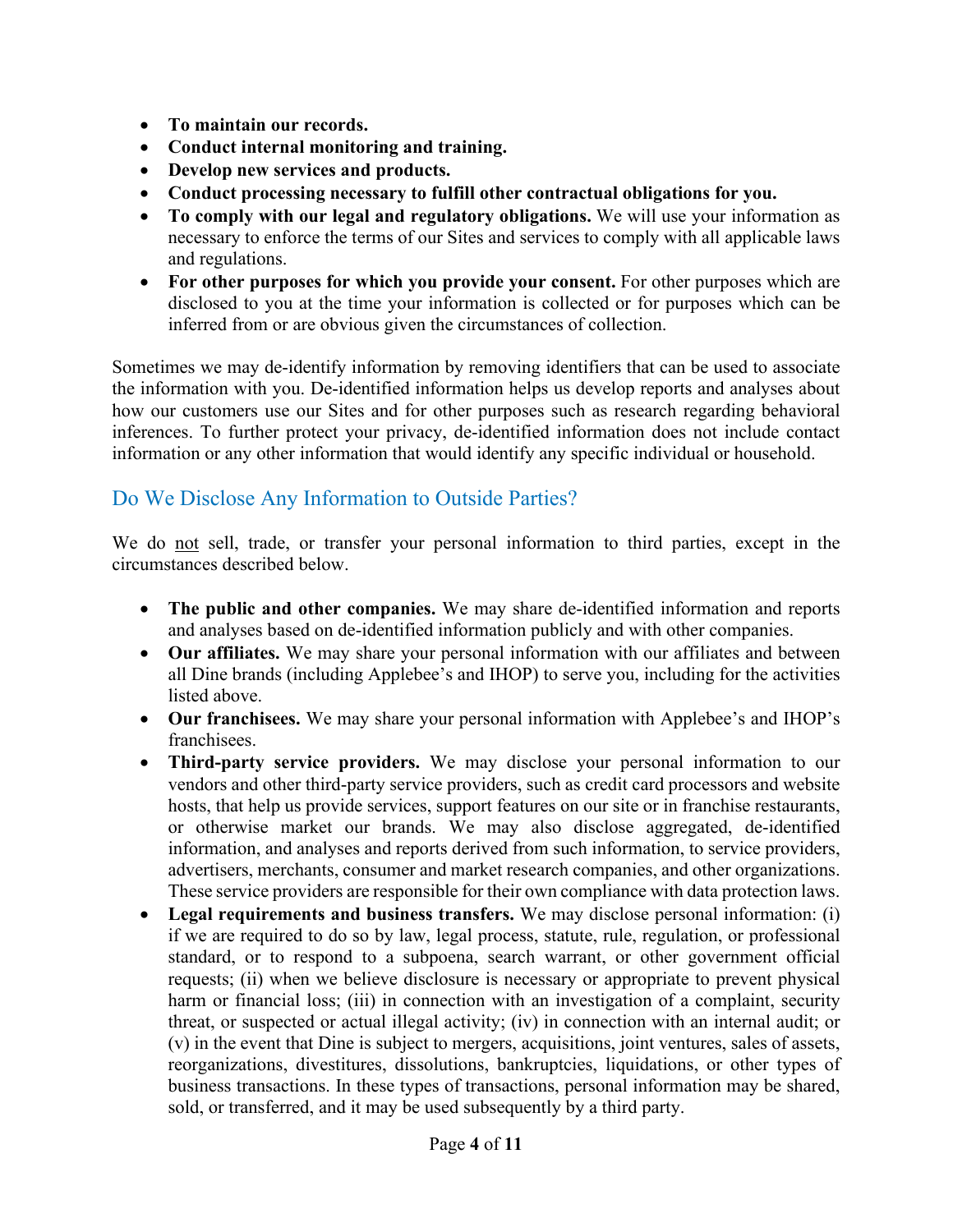# What Choices Do You Have About Your Personal Information?

We offer certain choices about how we communicate with you and what personal information we obtain about you and share with others.

- **Profile.** If you have created a profile or account on our Sites, you can update your contact information after you log into your account.
- **E-mail.** If you no longer wish to receive promotional or informational emails from us, you may opt-out from receiving future emails from us by following the instructions for unsubscribing in the promotional or informational emails we send you or by contacting us at the email address or phone number below.
- **Rewards programs and marketing campaigns.** Your participation in our special rewards programs and other marketing campaigns is completely up to you, and if at any point you no longer wish to be a member or participate in these programs, you may opt-out by contacting us at privacydesk $@$ dinebrands.com or at the applicable email address in the "Contacting Us" section of this Privacy Policy.
- **IHOP Text Messaging Mobile Program.** If you have opted into a promotional text-based campaign, and no longer wish to receive SMS messages from IHOP, you may opt out from receiving future SMS messages from IHOP by texting STOP to 90536 or by contacting us at the email address or phone number below. If you no longer wish to receive other SMS messages from IHOP, you may opt out from receiving future SMS messages from IHOP by following the instructions for unsubscribing in the texts we send you or by contacting us at the email address or phone number below. Please note that even if you opt out of receiving future text-based or email marketing communications from us, we may still contact you about your account or any products or services you have purchased from us, engage with you in general advertising practices such as television or online ads, and respond to your inquiries or requests for information. To contact IHOP customer service, call (866) 444-5144 or email IHOP at [https://www.ihop.com/en/contact-us.](https://www.ihop.com/en/contact-us)
- Cookies. We provide a variety of services on our Sites using cookies. We place cookies on your device to provide you with personalized access to essential services, enhance functionality, and show you offers and services tailored to your interests. A cookie is a small piece of data that a website can send to your browser, which may then be stored on your hard drive as a "tag" that identifies your computer. Cookies help to navigate from page to page on a website, provide secure connections, gather statistics about the usage and effectiveness of our Sites, and remember preferences from a previous visit when you return. We use third-party services for analytics and interest-based advertising purposes. These service providers and ad partners may use cookies alone or in conjunction with unique identifiers, beacons, and other tracking technologies to collect information about you when you use our Sites, open our emails, or interact with our ads. Most web browsers automatically accept cookies, but you can change your browser settings to disable all or certain cookies if you wish. Please note that by disabling or deleting cookies, you may not be able to access the full functionality of our Sites. Disabling or clearing cookies also may affect cookie-based opt-outs by either preventing you from using such cookie-based optouts or clearing opt-outs that you previously set.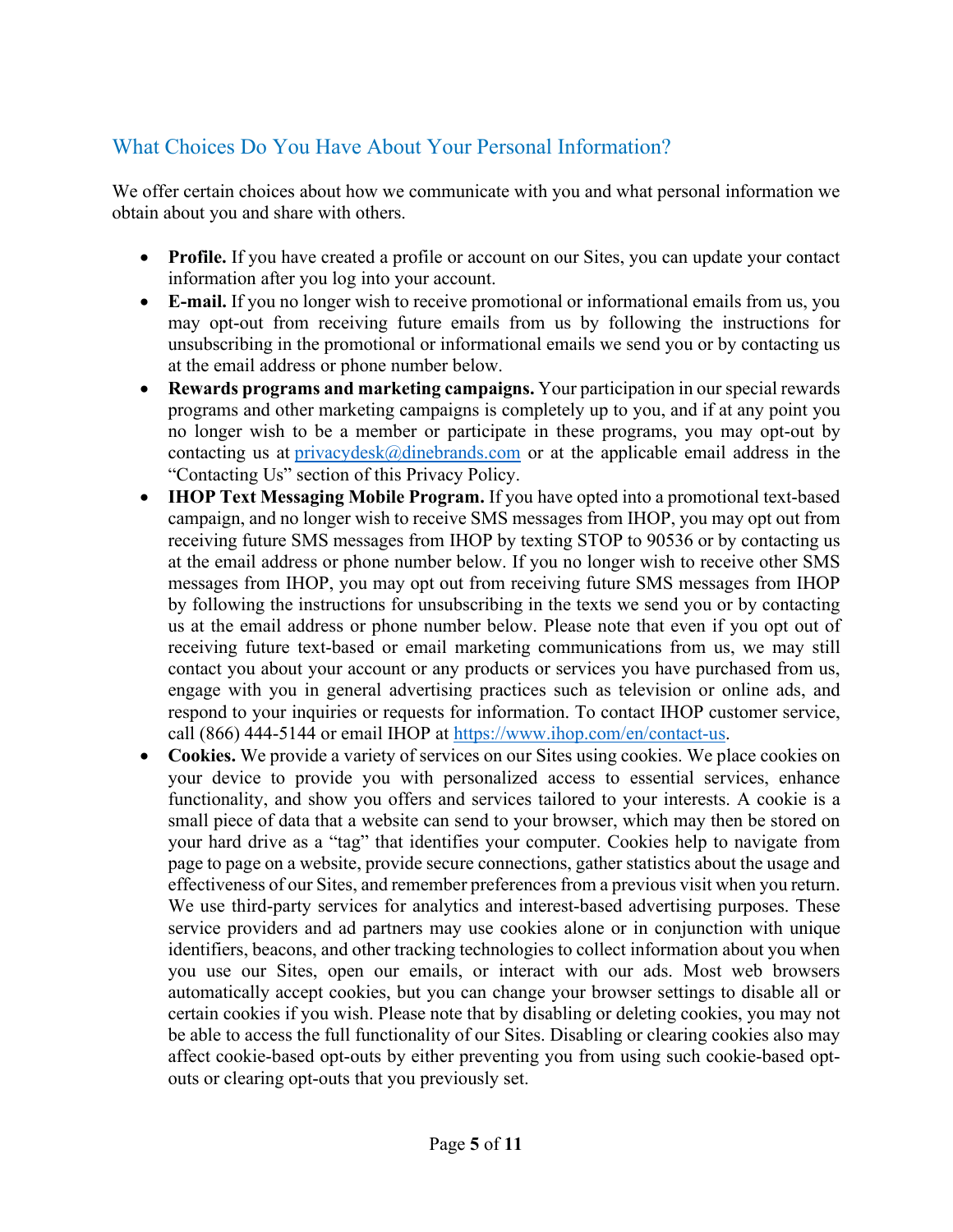- **Do Not Track.** Because there currently is not an industry or legal standard for recognizing or honoring Do Not Track ("**DNT**") signals, we do not respond to them at this time.
- **Location Data.** You may opt out of having your location data collected by Dine at any time by editing the appropriate setting on your mobile device (which is usually located in the settings of your device) or by emailing privacydesk $@d$ inebrands.com, [privacydesk@ihop.com,](mailto:privacydesk@ihop.com) or [privacydesk@applebees.com.](mailto:privacydesk@applebees.com)

### Use and Disclosure of Non-Personal Information

Dine may collect, use, share, transfer, and otherwise process de-identified and aggregated information that it receives or creates for any purpose in its sole discretion, in compliance with applicable laws. Dine is the sole and exclusive owner of such de-identified and aggregated information, including if Dine de-identifies personal information so that it is no longer considered personal information under applicable laws.

# Data Automatically Collected

Dine uses Google Analytics to process personal information about your use of our Sites. Google sets cookies on your browser or device, and then your web browser will automatically send information to Google. Google uses this information to provide us with reports that we use to better understand and measure how users interact with our Sites.

To learn more about how Google uses data, visit [Google's Privacy Policy](http://www.google.com/policies/privacy) and Google's page on ["How Google Uses Data When You Use Our Partners' Sites or Apps.](http://www.google.com/policies/privacy/partners)" You may download the [Google Analytics Opt-Out Browser Add-On](https://tools.google.com/dlpage/gaoptout) for each web browser you use, but this does not prevent the use of other analytics tools. To learn more about Google Analytics cookies, visit [Google Analytics Cookie Usage on Websites.](https://developers.google.com/analytics/devguides/collection/analyticsjs/cookie-usage)

We use third parties and/or service providers to provide interest-based advertising services. These services may serve advertisements on our behalf that are customized based on predictions about your interests generated from your visits to websites (including our Sites) over time and across different websites. The data collected may be associated with your personal information. These advertisements may appear on our Sites and on other websites and may be sent to you via email.

We use Google Ads to serve ads across various websites. Google uses Cookies to collect data about your visits to our Sites to generate targeted advertisements to you on other websites that you visit. To opt out of this type of advertising by Google, customize your ad preferences, or limit Google's collection or use of such data, visit [Google's Safety Center](https://safety.google/) and [Google's Ad Settings](https://adssettings.google.com/authenticated) and follow [Google's Personalized Ad Opt-Out Instructions.](https://support.google.com/ads/answer/2662922?hl=en&ref_topic=7048998) Opting out will not affect your use of our Sites.

To change your preferences with respect to certain online ads or obtain more information about ad networks and online behavioral advertising, visit [National Advertising Initiative Consumer Opt-](http://www.networkadvertising.org/choices)[Out Page](http://www.networkadvertising.org/choices) or the [Digital Advertising Alliance Self-Regulatory Program.](http://www.aboutads.info/) Changing your settings with individual browsers or ad networks will not necessarily carry over to other browsers or ad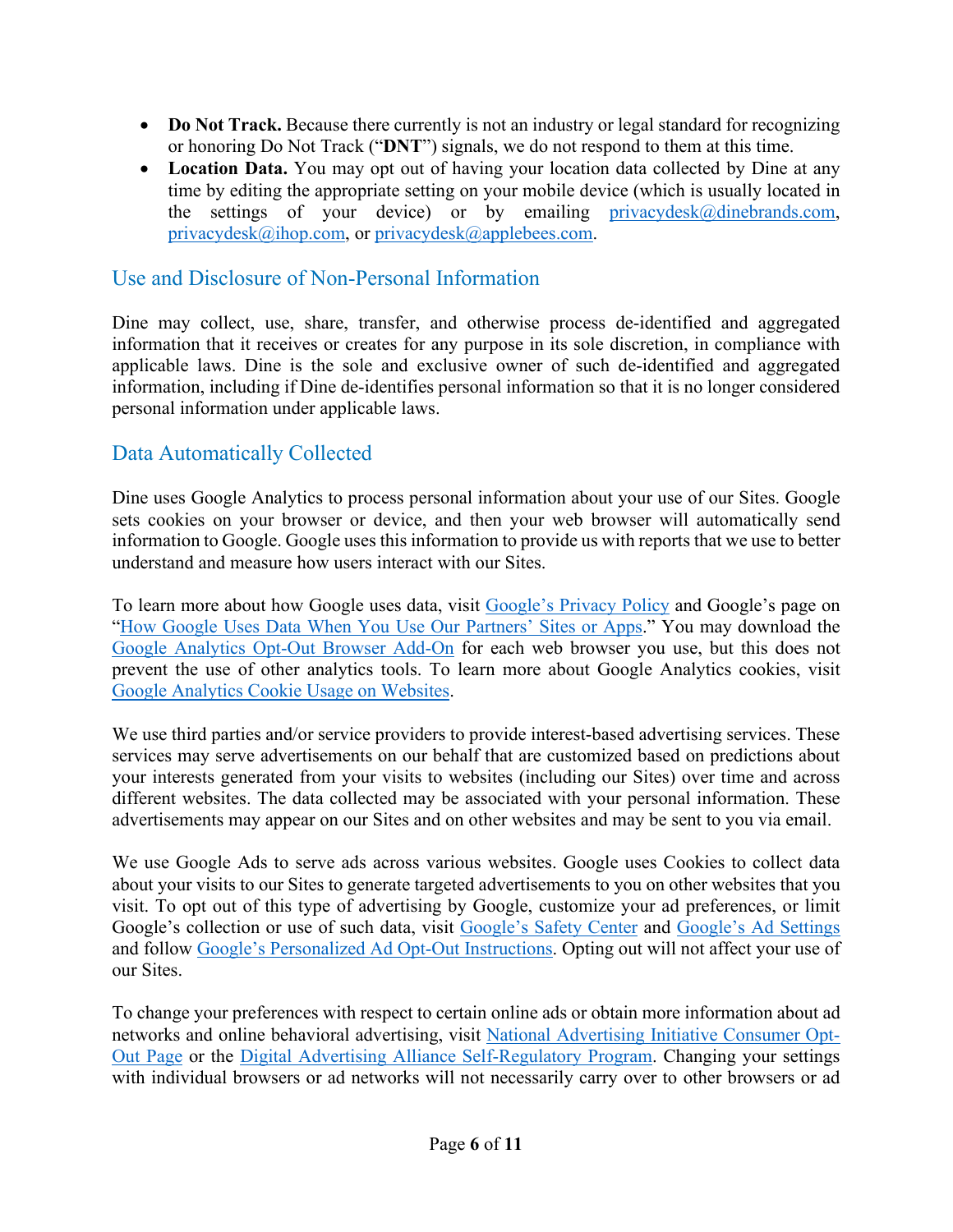networks. As a result, depending on the opt-outs you request, you may still see our ads. Opting out of targeted advertising does not opt you out of all ads, just those targeted to you.

Google Maps. Our Sites contain maps provided by third parties and/or service providers for your convenience. Dine and such other parties may collect data about how you interact with the maps. For example, Google may collect usage data on maps embedded on the Sites. Even if you do not interact with the maps, Google may still collect certain information about your interactions with our Sites if you are signed into your Google account when accessing our Sites. Please see Google's [Privacy Policy](https://policies.google.com/privacy) for more information.

#### Social Media

We are active on social media, including Facebook, YouTube, Twitter, Instagram, and LinkedIn ("**Social Media**"). Anything you post on Social Media is public information and will not be treated confidentially. We may post (or re-post) on the Sites and our Social Media pages any comments or content that you post on our Social Media pages.

Our Sites allow you to connect and share data with Social Media platforms. These features may require us to use cookies, plug-ins, and APIs provided by such Social Media platforms to facilitate those communications and features. Our Sites may use advertising networks and services offered by Social Media platforms to deliver advertising content. Use of these services requires Social Media platforms to implement cookies or pixel tags to deliver ads to you while you access the Sites.

#### Location of Our Sites

Our Sites are hosted and operated in the United States. However, we and our service providers may store information about individuals in the United States, or we may transfer it to, and store it within, other countries.

Visitors from jurisdictions outside the United States visit us at their own choice and risk. If you are not a resident of the United States, you acknowledge and agree that we may collect and use your personal information outside your home jurisdiction and that we may store your personal information in the United States or elsewhere. Please note that the level of legal protection provided in the United States from which you may access our Sites may not be as stringent as that under privacy standards or the privacy laws of other countries, possibly including your home jurisdiction.

# How Long Do We Retain Your Personal Information?

We will keep your personal information for the period necessary to fulfill the purposes described in this Privacy Policy, unless a longer retention period is permitted or required by law.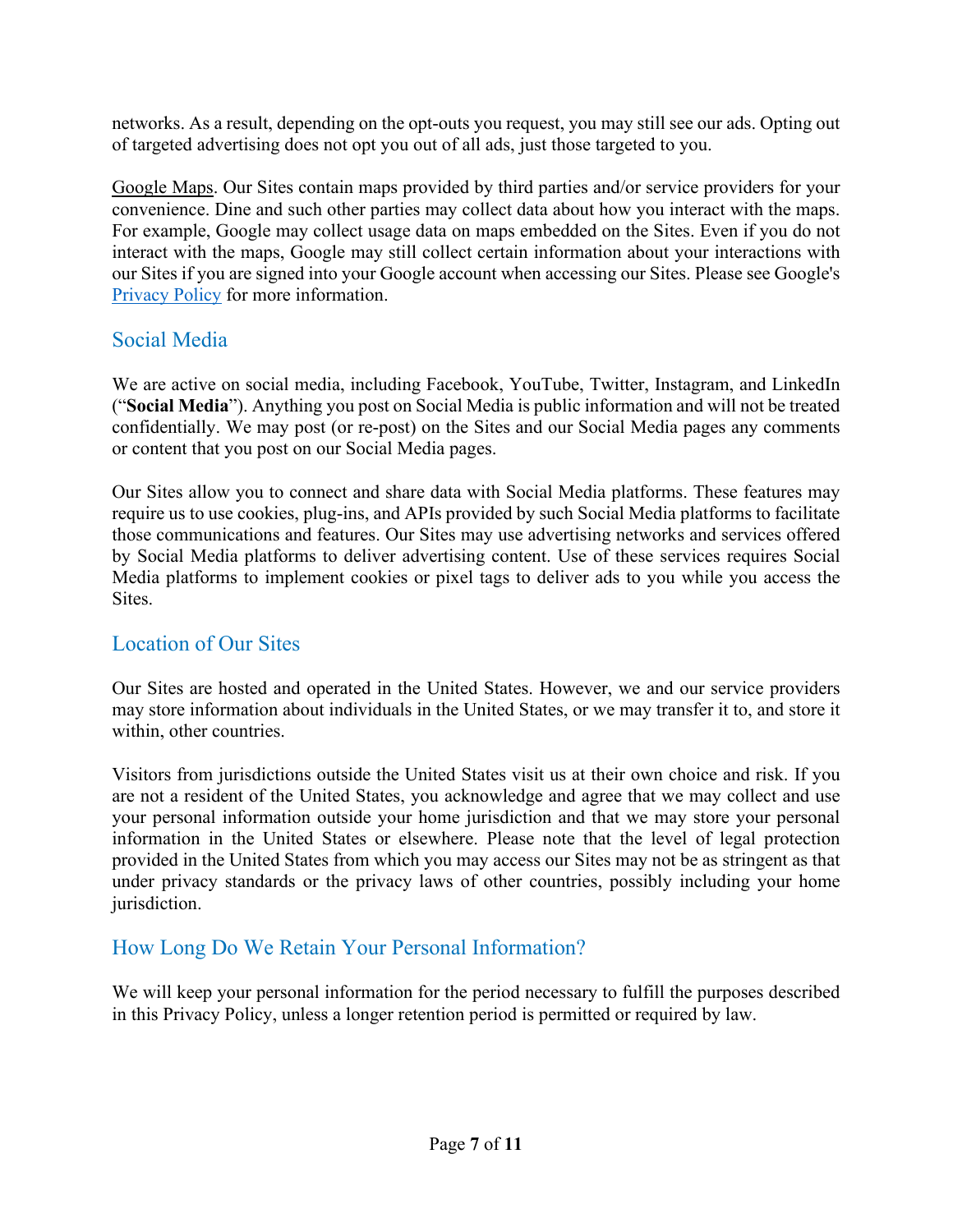# Third-Party Links

Occasionally, at our discretion, we may include or offer third-party products or services on our apps. These third-party sites have separate and independent privacy policies. We therefore have no responsibility or liability for the content and activities of these linked sites. We urge you to read the privacy policies of other websites before submitting any information to those websites.

#### How Do We Protect Your Information?

Dine has implemented reasonable physical, technical, and administrative security standards to protect personal information from loss, misuse, alteration, or destruction. We strive to protect your personal information against unauthorized access, use, or disclosure, using security technologies and procedures, such as encryption and limited access. Only authorized individuals access your personal information, and they receive training about the importance of protecting personal information.

# Your California Privacy Rights

Under California Civil Code Section 1798.83, individual customers who reside in California and who have an existing business relationship with us may request information about our disclosure of certain categories of personal information to third parties for the third parties' direct marketing purposes, if any.

To make such a request, send an email with the subject heading "California Privacy Rights" to [privacydesk@dinebrands.com,](mailto:privacydesk@dinebrands.com) [privacydesk@ihop.com,](mailto:privacydesk@ihop.com) or [privacydesk@applebees.com.](mailto:privacydesk@applebees.com) In your request, please attest to the fact that you are a California resident and provide a current California address for our response. Please be aware that not all information sharing is covered by these California privacy rights requirements, and only information on covered sharing will be included in our response. This request may be made no more than once per calendar year. Please note that separate requests related to the California Consumer Privacy Act (CCPA) shall be submitted as described below.

Pursuant to applicable California law, including the CCPA, Dine makes the following disclosures regarding the personal information Dine has collected and disclosed within the last 12 months:

| <b>Category of Personal</b><br><b>Information</b>                                                                                                                         | <b>Category of</b><br><b>Source from</b><br><b>Which Data is</b><br><b>Collected</b> | <b>Purpose of</b><br><b>Collection</b>                                         | <b>Category of Third Parties</b><br>to Whom Data is<br><b>Disclosed</b> |
|---------------------------------------------------------------------------------------------------------------------------------------------------------------------------|--------------------------------------------------------------------------------------|--------------------------------------------------------------------------------|-------------------------------------------------------------------------|
| Identifiers such as first<br>and last name, postal<br>address and/or zip code,<br>email address, phone<br>number, date of birth,<br>gender, military or<br>veteran status | Directly from<br>you                                                                 | To provide our<br>services to our<br>you, including<br>our loyalty<br>programs | <b>Service Providers</b>                                                |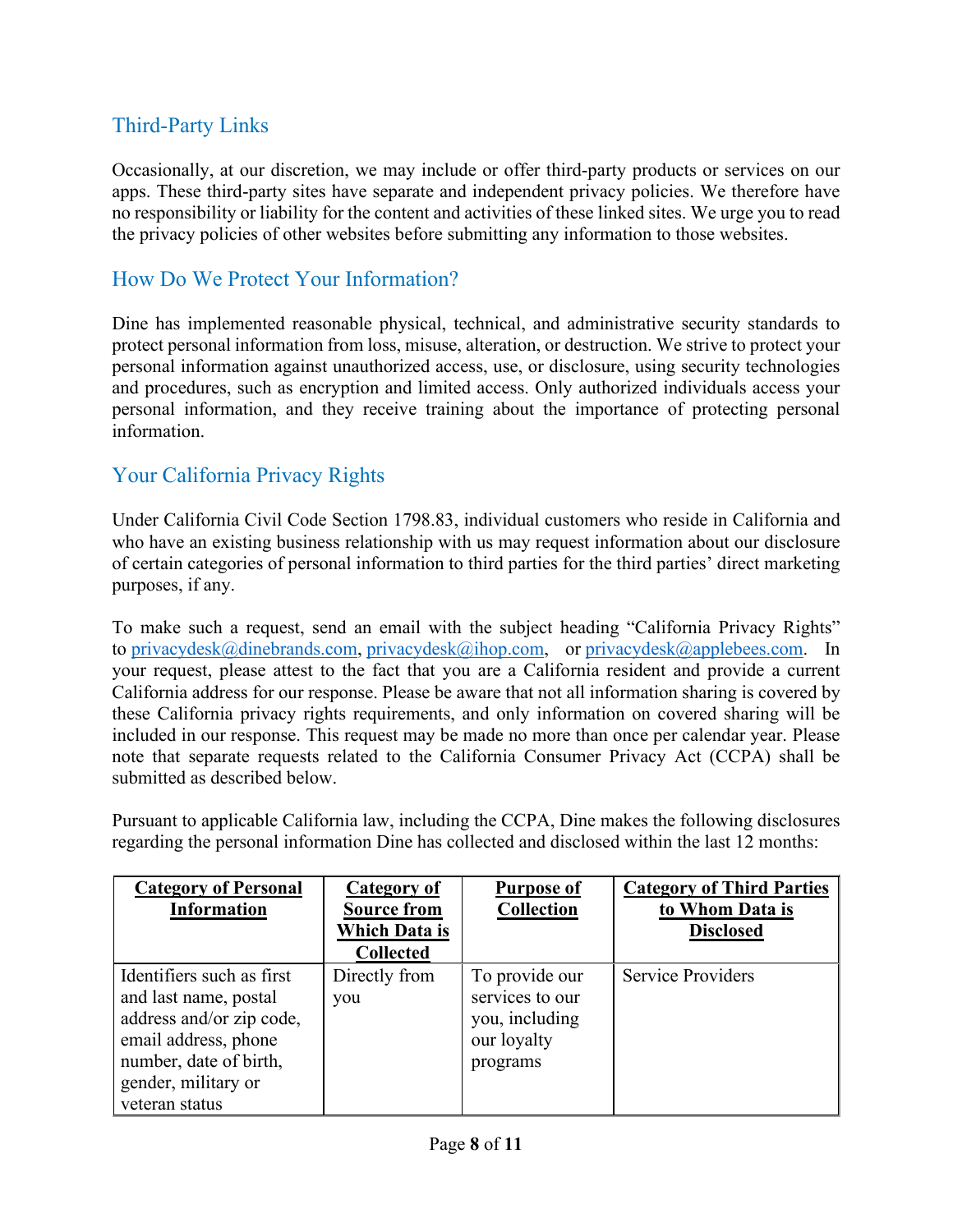| Mobile app and/or Site<br>log-in credentials                                                                                                                                                                        | Directly from<br>you                                                                               | To enable access<br>to our mobile<br>apps and Sites                                                                      | <b>Service Providers</b> |
|---------------------------------------------------------------------------------------------------------------------------------------------------------------------------------------------------------------------|----------------------------------------------------------------------------------------------------|--------------------------------------------------------------------------------------------------------------------------|--------------------------|
| External social network<br>credentials                                                                                                                                                                              | Directly from<br>you                                                                               | To enable you to<br>link your social<br>network accounts<br>with our mobile<br>apps and social<br>media accounts         | N/A                      |
| Customer records such as<br>credit card or other<br>payment information                                                                                                                                             | Directly from<br>you                                                                               | To process orders<br>or other<br>transactions<br>made on our<br>Sites or mobile<br>apps                                  | <b>Service Providers</b> |
| Geolocation data                                                                                                                                                                                                    | Cookies                                                                                            | To provide you<br>with location-<br>specific services,<br>such as showing<br>nearby<br>restaurants in our<br>mobile apps | N/A                      |
| Inferences such as<br>demographic<br>information, dining<br>preferences, who you<br>typically dine with, when<br>you normally visit our<br>restaurant locations, how<br>often you visit our<br>restaurant locations | Directly from<br>you                                                                               | To market our<br>services to you<br>and tailor offers<br>to your interests                                               | N/A                      |
| Metadata about how<br>users access and use our<br>Sites and mobile apps                                                                                                                                             | Cookies, web<br>beacons, pixels,<br>social media<br>widgets, and<br>other tracking<br>technologies | To conduct data<br>analytics                                                                                             | N/A                      |

If you are a California resident, pursuant to the CCPA, you have the right to request:

- the categories of personal information Dine has collected about you;
- the categories of sources from which your personal information is collected;
- the business or commercial purpose of collecting or selling (if applicable) your personal information;
- the categories of third parties with whom Dine shares your personal information;
- the specific pieces of personal information Dine has collected about you;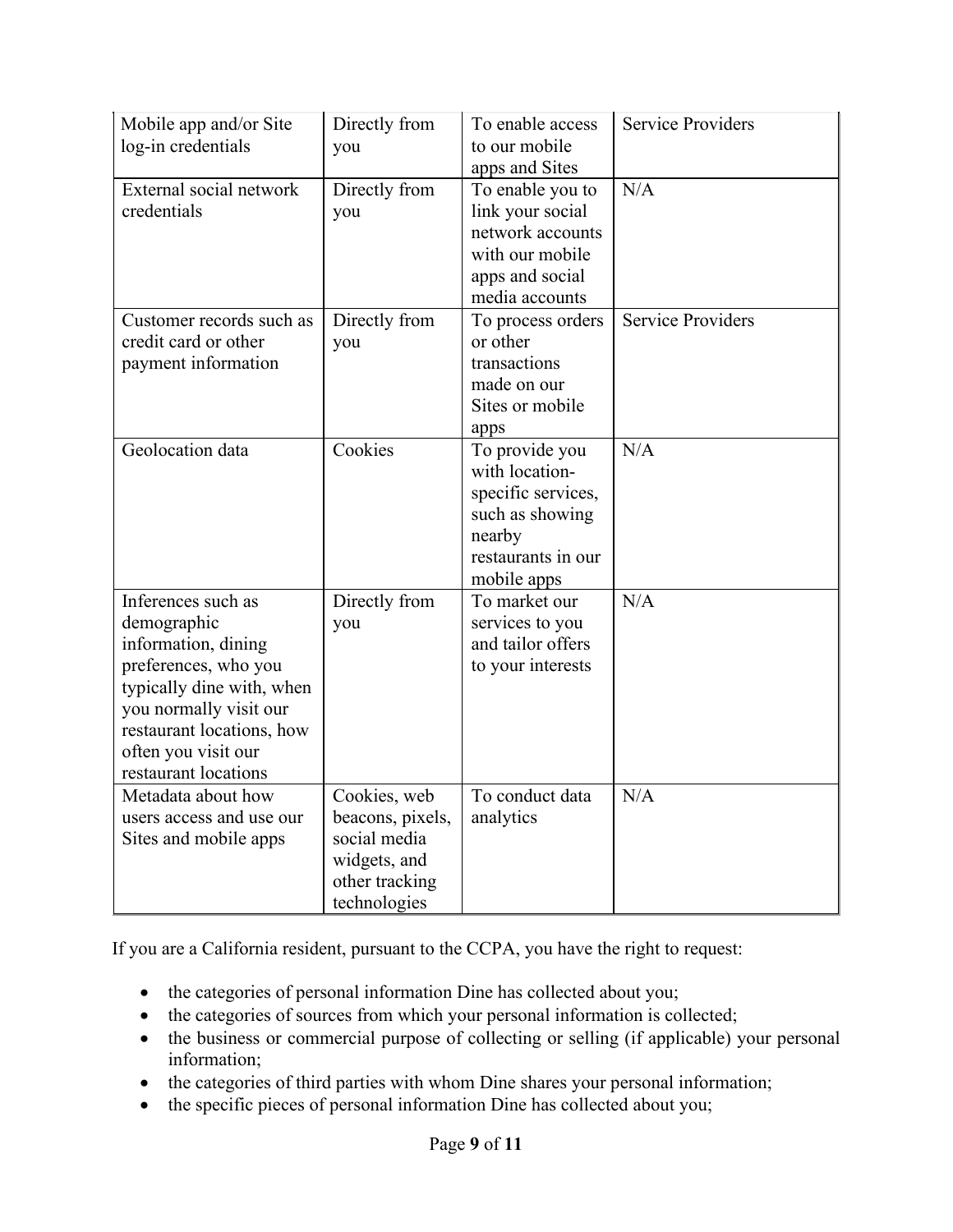- the categories of personal information that Dine has sold about you and the categories of third parties to whom the personal information was sold (if applicable);
- deletion of your personal information, subject to certain exceptions permitted by the CCPA; and
- an opt out of having your personal information disclosed or sold (if applicable) to third parties.

You also have the right to not receive discriminatory treatment for exercising any of your rights under the CCPA.

To submit a request, please contact us at (866) 926-5019, or complete the privacy web form located [here.](https://submit-irm.trustarc.com/services/validation/b25a3a52-528a-4278-9c30-3de1e330a10b) You may only make a request to exercise your rights on behalf of yourself. You also have a right to submit requests to exercise your rights under the CCPA through an authorized agent. An authorized agent must be registered with the Secretary of State in California to conduct business in California. If you choose to use an authorized agent, you must (a) provide signed permission to that authorized agent to submit requests on your behalf, (b) verify your identity directly with Dine, and (c) directly confirm with Dine that you granted permission to the authorized agent to submit the request on your behalf. For clarity, you are required to verify the identity of both yourself and the authorized agent.

To verify your identity when you or your authorized agent submit a request, we will match the identifying information you provide us to the personal information we have about you. If you have an account with us, we will also verify your identity through our existing authentication practices for your account. Once we receive your request, we will notify you of receipt within 10 days and promptly take steps to respond to your request within 45 days. If we require additional time, we will inform you of the reason and extension period as permitted by the CCPA. Any disclosures we provide will only cover the 12-month period preceding our receipt of your request.

# Notice of Financial Incentive

If you sign up for our Applebee's or IHOP loyalty programs, you will receive credit for each dollar spent at participating restaurants, which can be redeemed for reward items or free food.

When you sign up for the Applebee's loyalty program at [https://www.applebees.com/en/sign-up,](https://www.applebees.com/en/sign-up) we will ask you to submit the following personal information:

- Home state and location
- First and last name
- Month and day of birth
- E-mail address
- Password
- Preferred method of contact
- Phone number
- Mailing address